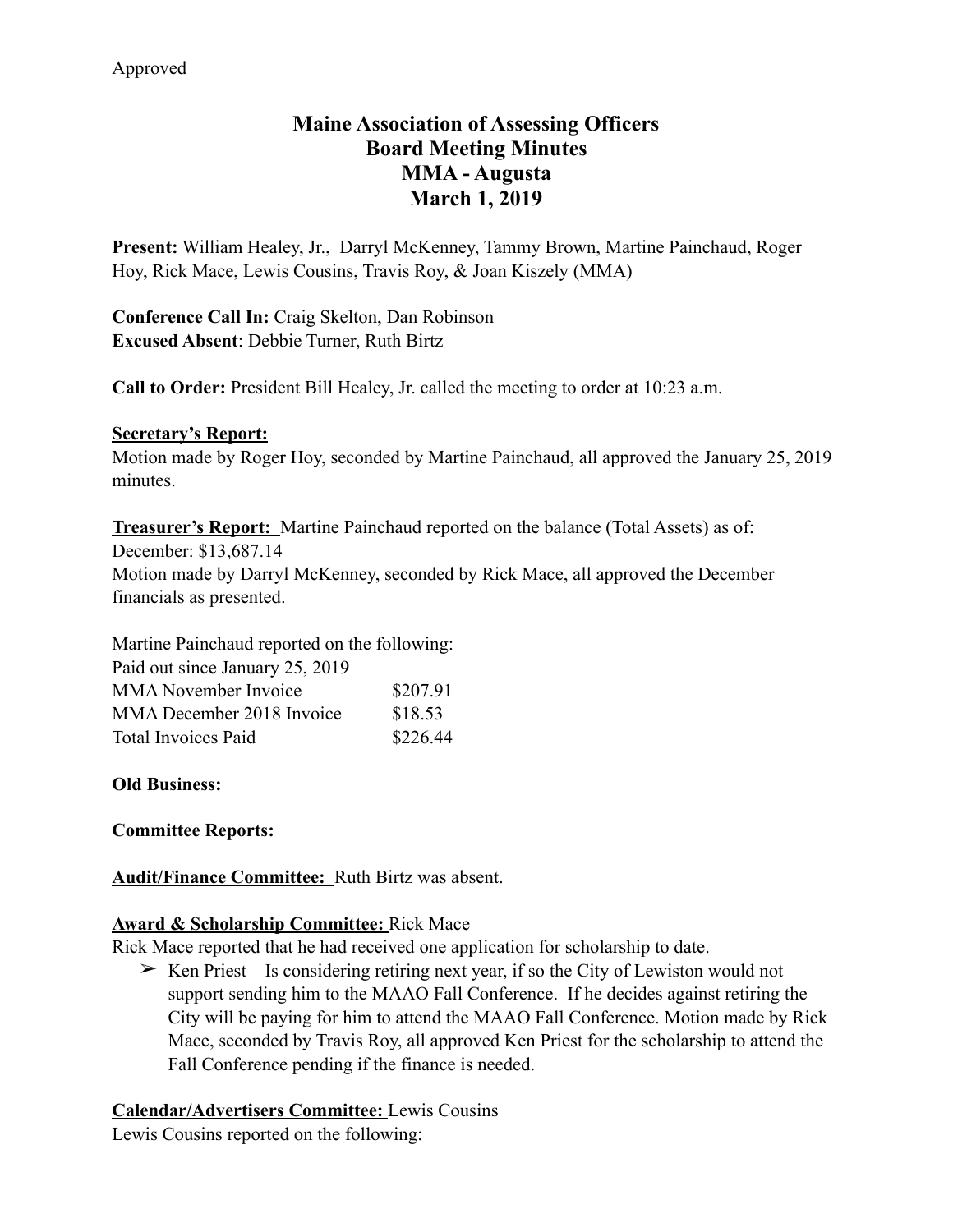$\geq$  Has had contact with one more advertisers – Harrison Becker from Vision has all the advertising paperwork – Lewis is waiting to hear back from Vision.

#### **Conference Committee:** Tammy Brown

Tammy Brown reported on the following for the 2019 conference:

- $\triangleright$  Attendee Packet is drafted close to being ready to get out to our membership and other interested people.
- $\geq$  Tammy and Bill would appreciate the Attendee Packet going out next week
- $\geq$  Sebasco menu Tammy Brown, Debbie Turner & Darryl McKenney will review it and make the food selections for the conference.
- $\triangleright$  Auction Rick Mace distributed a flyer regarding the potential Auction Trip It was the consensus to leave the South Africa trip and add the Costa Rica trip. MAAO suggested taking out the Map of Sebasco and adding the Auction trip descriptions.

#### **Distance Leaning Committee:** Travis Roy

Travis Roy reported on the following:

- $\triangleright$  Happy that Dan Robinson, & Lewis Cousins are on this committee. He felt between the three of them that had the majority of the State of Maine covered which is important when trying to get educational offering out to our membership.
- $\triangleright$  Travis will be meeting next week with the Dean of Eastern Maine Community College regarding the Zoom Technology.
- $\triangleright$  Dan Robinson indicated that his Fire Department is all setup for webinars and would be available for a future site for educational offerings.
- $\geq$  November 12<sup>th</sup> Potential Excel Workshop

## **Education Committee:** Bill Healey, Jr.

Bill Healey, Jr. informed the Board of the following:

- ➢ Travis Roy is working on getting a Excel Course for Assessors
- $\geq$  MMA Convention Craig Skelton would put together a package on potential sessions he could speak on. Darryl indicated that MCIAAO has been informed about this.

## **Northern Maine Spring Workshop – To be held April 20th to be held at Northern Maine**

Lewis Cousins reported on the following:

 $\geq 21$  attendees to date

## **BAR Workshop – To be Held May 15th at 4:00 p.m. at MMA in Augusta with live interactive video conferencing being held at Northern Maine Development Commission in Caribou:**

- $\geq$  27 attendees in Augusta to date
- $\geq 6$  attendees in Caribou to date

## **Ethics Committee:** Travis Roy & Craig Skelton

There was nothing to report.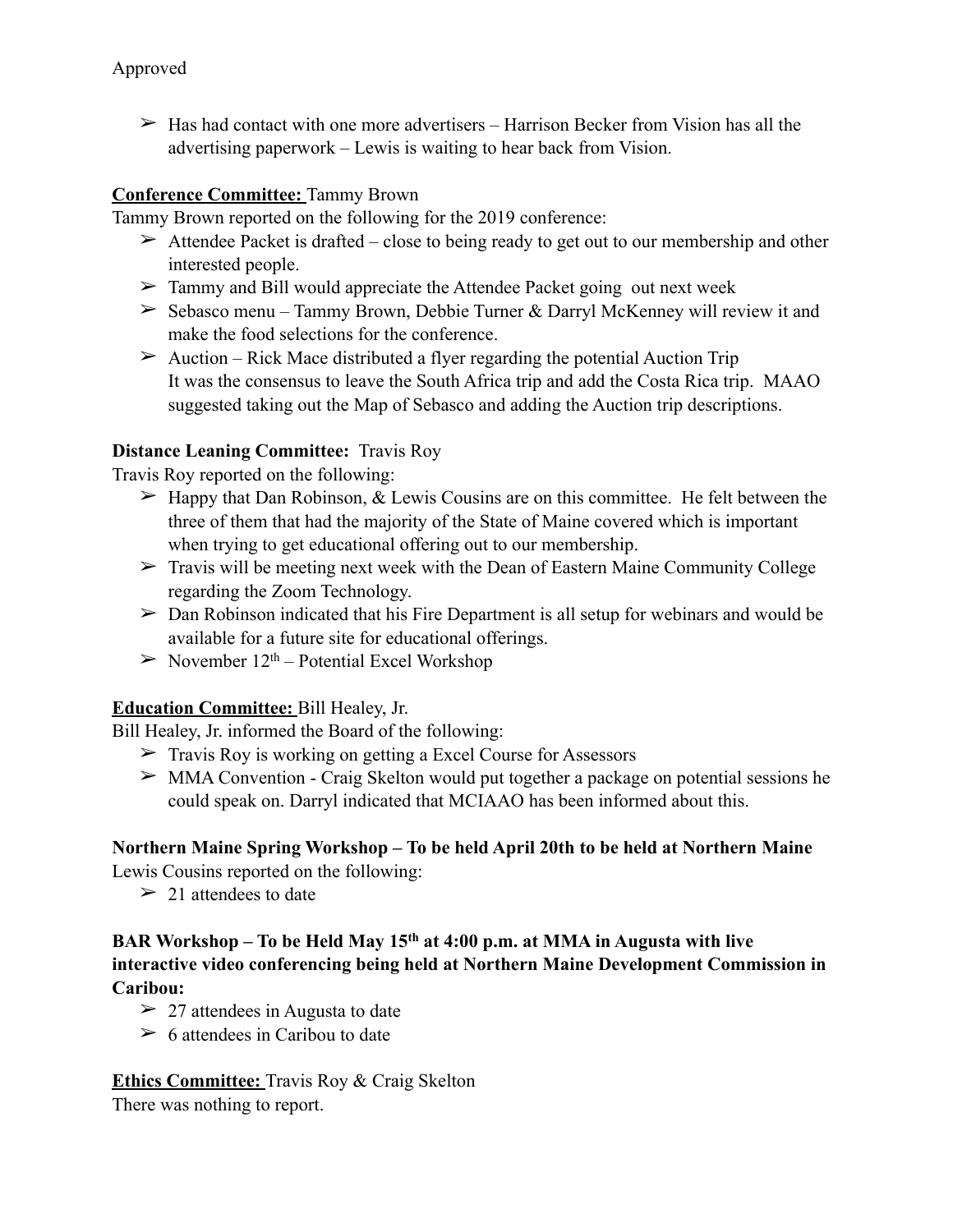#### **Executive Board**: Ruth Birtz

There was nothing to report at this time.

#### **Historian Committee:** Darryl McKenney

There was nothing to report.

## **Legislative Committee:** Darryl McKenney

Darryl McKenney reported on the following Legislative Bills:

- ➢ Veterans, Homestead
- $\triangleright$  Personal Property Darryl McKenney was at the State House Hearing Presented by the Town Manager from China BETE & BETR Next Wednesday is the Public Hearing on Personal Property
- $\triangleright$  There is discussion regarding working on the Solar Energy bill in the future.

#### **Membership Committee:** Roger Hoy

- $\geq$  Roger Hoy reported on the following: that there are 271 paid members and 38 unpaid members as of March 1, 2019.
- $\triangleright$  He plans to attend Property Tax School again this year to try to gains some new members.

## **Newsletter Committee:** Tammy Brown

- $\triangleright$  Tammy thanked everyone that had the time to supply articles for the last newsletter.
- $\triangleright$  Next issue will be May

#### **New Business:**

- $\geq$  Joint Committee with MCIAAO to assist with the IAAO Conference in Boston: Judy Mathieu reached out to Bill Healey about to assist with the conference in Boston Committee Members: Bill Healey, Travis Roy & Dan Robinson, Kerry Leichtman, Penny Thompson and Jim Thomas.
- $\triangleright$  Website Discussion: Dan Robinson reported the following: He will get in contact with Alicia Gaudet to see about getting MAAO in the queue for updating MAAO website to Word Press?

Tammy Brown emailed the Administrative Guide to the entire board to review. The Board made a few updates to the Admin Guide during the meeting Tammy will draft some new language for the committees that are still are needed. The Board will review them at the next meeting.

#### **Other:**

- $\triangleright$  Next meeting is May 3<sup>rd</sup> at MMA at 10:00 a.m.
- $\triangleright$  Travis Roy asked if the Board would be interested in a session on Drone Laws during the Golf Tournament time at the Fall Conference. He is willing to do this as an alternative to